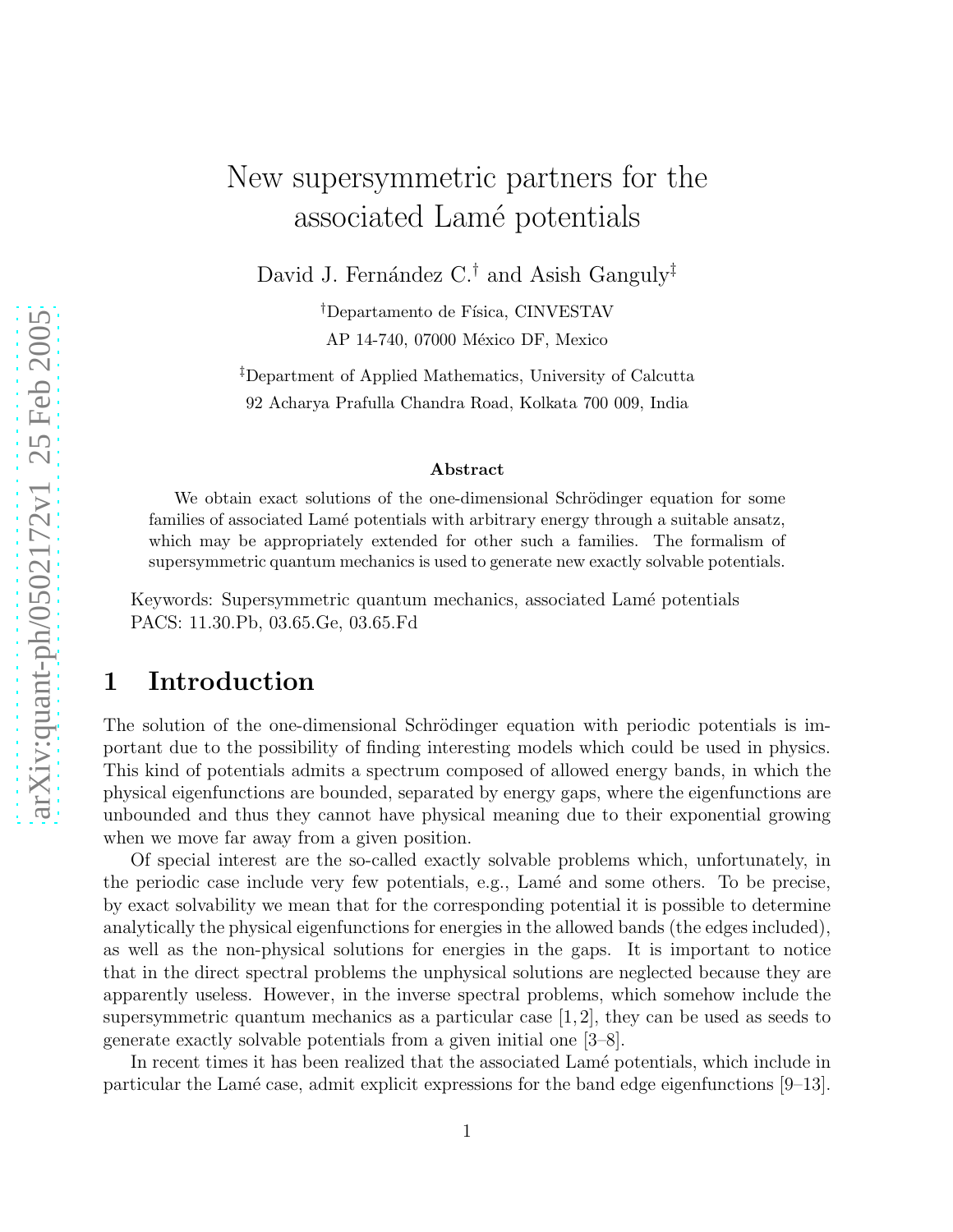Thus, it is natural to explore if those potentials are exactly solvable in the sense pointed above. If the answer turns out to be positive, then the band edge eigenfunctions as well as the non-physical solutions for the gaps can be used through supersymmetric quantum mechanics to generate new exactly solvable potentials, some of which could provide some interesting physical information.

In the next section we will consider some particular families of the associated Lamé potentials and show that they belong to the exactly solvable class. Then, the formalism of supersymmetric quantum mechanics will be applied to generate new exactly solvable potentials. We will end the paper with our conclusions.

# 2 Associated Lamé potentials: general solutions

<span id="page-1-0"></span>The Schrödinger equation for the associated Lamé potentials in Jacobi form may be expressed as

$$
-\frac{d^2\psi(x)}{dx^2} + V(x)\psi(x) = E\psi(x), \qquad x \in \mathbb{R},
$$
  

$$
V(x) = m(m+1)k^2 \operatorname{sn}^2 x + \ell(\ell+1)k^2 \frac{\operatorname{cn}^2 x}{\operatorname{dn}^2 x}.
$$
 (1)

Our aim is to find exact solutions of Eq. [\(1\)](#page-1-0) for arbitrary values of E. Here snx  $\equiv$  $\text{sn}(x, k)$ , cn $x \equiv \text{cn}(x, k)$ , dn $x \equiv \text{dn}(x, k)$  are three Jacobian elliptic functions of real modulus  $k^2$  (0 <  $k^2$  < 1) and of double periods  $4K, 2iK'; 4K, 4iK'; 2K, 4iK'$  respectively,  $K = \int_0^{\pi/2} d\phi / \sqrt{1 - k^2 \sin^2 \phi}$  is called complete elliptic integral of second kind and  $K' = \int_0^{\pi/2} d\phi / \sqrt{1 - k'^2 \sin^2 \phi}, k'^2 = 1 - k^2$  is known as complementary modulus. In the first step of the process we express Eq. [\(1\)](#page-1-0) in Weierstrass form to easily observe the difference from the Lamé potential:

<span id="page-1-1"></span>
$$
-\frac{d^2\psi}{dz^2} + \left[m(m+1)\wp(z) + \frac{\ell(\ell+1)\bar{e}_2\bar{e}_3}{\wp(z) - e_1}\right]\psi = \tilde{E}\psi, \ \bar{e}_i = e_1 - e_i, \ i = 2, 3,
$$
 (2)

where  $z = (x - iK')/\sqrt{\bar{e}_3} \in \mathbb{C}, \psi(x) \equiv \psi(z(x))$  and  $\tilde{E} = [E - \ell(\ell+1)]\bar{e}_3 + e_3m(m + \ell)$ 1). In Eq. [\(2\)](#page-1-1),  $\wp(z) \equiv \wp(z; \omega, \omega')$  is the Weierstrass elliptic function of half-periods  $\omega =$  $K/\sqrt{\bar{e}_3}$ ,  $\omega' = iK'/\sqrt{\bar{e}_3}$  and  $\wp(\omega_i) = e_i$ ,  $\omega_1 = \omega$ ,  $\omega_2 = \omega + \omega'$ ,  $\omega_3 = \omega'$ . It is clear now that the differential equation [\(2\)](#page-1-1) has regular singularities at the poles of  $\wp(z)$  and at points congruent to  $z = \omega_1$ , the latter being absent in Lamé equation which corresponds to  $\ell = 0$ . Our aim is to find two linearly independent solutions  $\psi_i(z)$ ,  $i = 1, 2$  of Eq. [\(2\)](#page-1-1). It is well-known that  $\Psi(z) = \psi_1(z)\psi_2(z)$  satisfies a third order differential equation (see e.g. [14])

$$
\frac{d^3\Psi}{dz^3} - 4\left[m(m+1)\wp(z) + \frac{\ell(\ell+1)\bar{e}_2\bar{e}_3}{\wp(z) - e_1} - \tilde{E}\right]\frac{d\Psi}{dz}
$$

$$
-2\left[m(m+1) - \frac{\ell(\ell+1)\bar{e}_2\bar{e}_3}{\{\wp(z) - e_1\}^2}\right]\wp'(z)\Psi = 0,
$$
(3)

<span id="page-1-2"></span>where throughout this article the prime (except in  $K'$  and  $\omega'$ ) will denote derivative with respect to the shown argument. To obtain its solutions we propose an ansatz and use a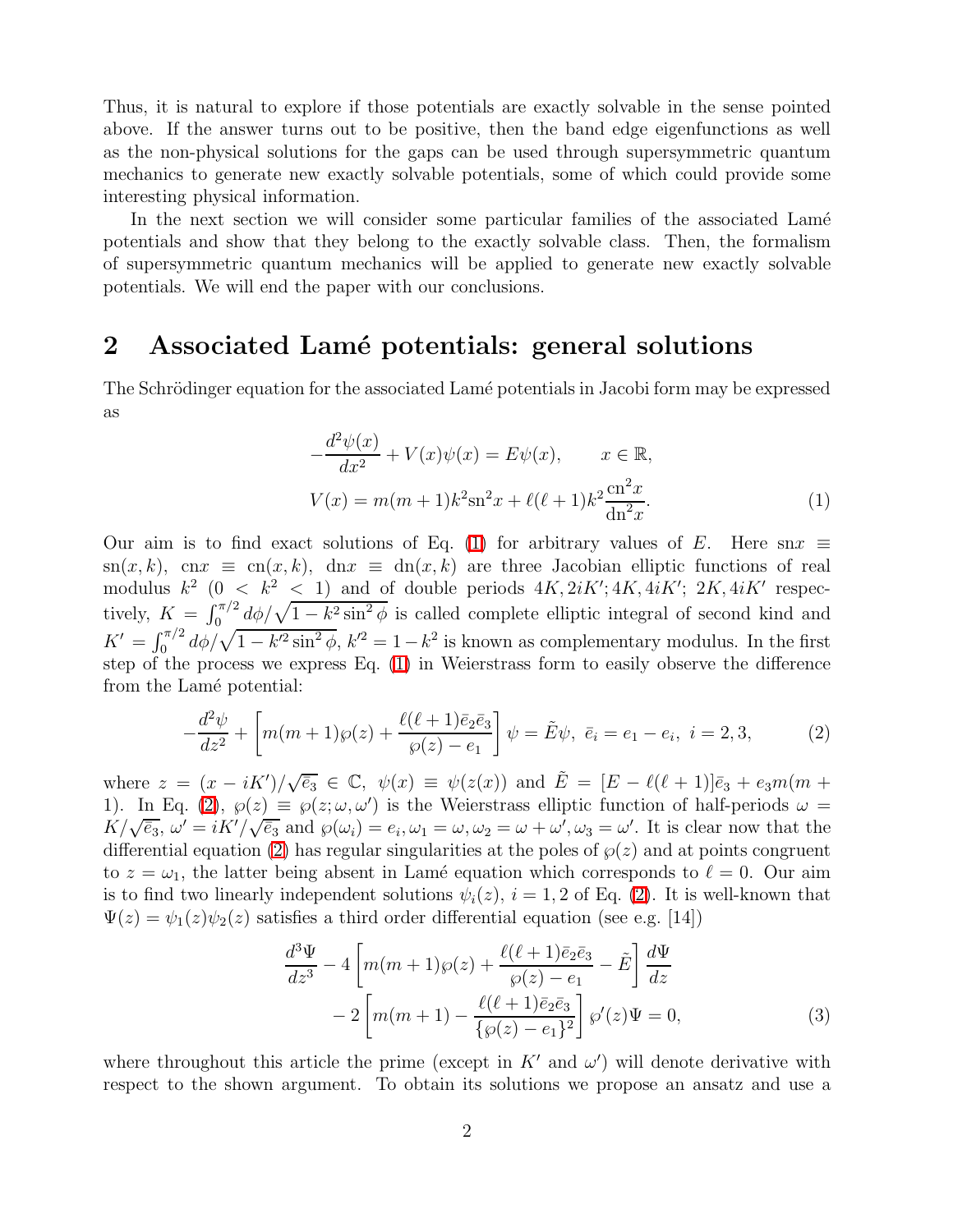fitting procedure to automatically fix  $m, \ell$  and also the unknown quantities, namely;

<span id="page-2-0"></span>
$$
\Psi(z) = [\wp(z) - e_1] + A_1 + \frac{A_2}{\wp(z) - e_1}.
$$
\n(4)

Let us notice that this ansatz is motivated by realizing that Eq.  $(3)$  has an additional regular singularity at  $z = \omega_1$  compared to Lamé case  $(\ell = 0)$ , and so it is expected that its solution will also have a singularity at this point. Substituting  $(4)$  into  $(3)$  and equating coefficients of each power of  $[\wp(z) - e_1]$  to zero, we find the following solutions for  $A_1, A_2, m$  and  $\ell$ :

a) 
$$
m = 1, -2; \ell = 1, -2; \qquad A_1 = \tilde{E} + e_1, \qquad A_2 = \bar{e}_2 \bar{e}_3,
$$
 (5)

b) 
$$
m = 1, -2; \ell = 0, -1; \qquad A_1 = \tilde{E} + e_1, \qquad A_2 = 0.
$$
 (6)

<span id="page-2-1"></span>The solutions [\(5\)](#page-2-1) and [\(6\)](#page-2-1) correspond to eight points in the  $m - \ell$  plane, four of which (for  $\ell = 0, -1$ ) lead to a Lamé potential. Of the other four points, the one  $(1, 1)$  lies in our effective region  $(m, l \ge -1/2, m \ge l)$ . Thus, the ansatz [\(4\)](#page-2-0) will give us the general solution of the associated Lamé potential with  $m = \ell = 1$  for arbitrary E.

The ansatz [\(4\)](#page-2-0) may be extended by inserting additional terms involving higher positive and negative powers of  $[\wp(z) - e_1]$ . For instance, one may take

<span id="page-2-4"></span>
$$
\Psi(z) = [\wp(z) - e_1]^2 + B_1[\wp(z) - e_1] + B_2 + \frac{B_3}{\wp(z) - e_1},\tag{7}
$$

for which the solutions become

c) 
$$
m = 2, -3; \ \ell = 1, -2; \quad B_1 = 2e_1 + \frac{\tilde{E}}{3}, \quad B_2 = \left(\frac{\tilde{E}}{3} - e_1\right)B_1, \quad B_3 = \frac{\bar{e}_2\bar{e}_3B_1}{3}, (8)
$$

d) 
$$
m = 2, -3; \ell = 0, -1; \quad B_1 = 2e_1 + \frac{\tilde{E}}{3}, \quad B_2 = \left(\frac{\tilde{E}}{3} - e_1\right)B_1 + \bar{e}_2\bar{e}_3, \quad B_3 = 0.
$$
 (9)

Once again, out of the eight points four correspond to a Lam´e model and in our effective region we have the point  $(2, 1)$ .

<span id="page-2-3"></span><span id="page-2-2"></span>We have found that the product of solutions of the associated Lamé equation  $(2)$  takes the form:

$$
\Psi(z) = \frac{1}{\wp(z) - e_1} \prod_{r=1}^{2} [\wp(z) - \wp(a_r)], \quad m = \ell = 1,
$$
\n(10)

$$
\Psi(z) = \frac{1}{\wp(z) - e_1} \prod_{r=1}^{3} [\wp(z) - \wp(b_r)], \quad m = 2, \ \ell = 1.
$$
 (11)

In Eqs. [\(10\)](#page-2-2),[\(11\)](#page-2-3) the quantities  $\wp(a_r)$ ,  $r = 1, 2$  and  $\wp(b_r)$ ,  $r = 1, 2, 3$  are the zeros of the polynomials arising in the numerators of [\(4\)](#page-2-0) and [\(7\)](#page-2-4), and this implies that the determination of  $a_r$  and  $b_r$  involves transcendental equations of the type  $\wp(t) = c$ . Since  $\wp(z)$  is an even function, the resulting ambiguity of signs in  $a_r, b_r$  has to be fixed from the convention  $\Psi'(z) > 0$  at the points  $z = a_r, b_r$ .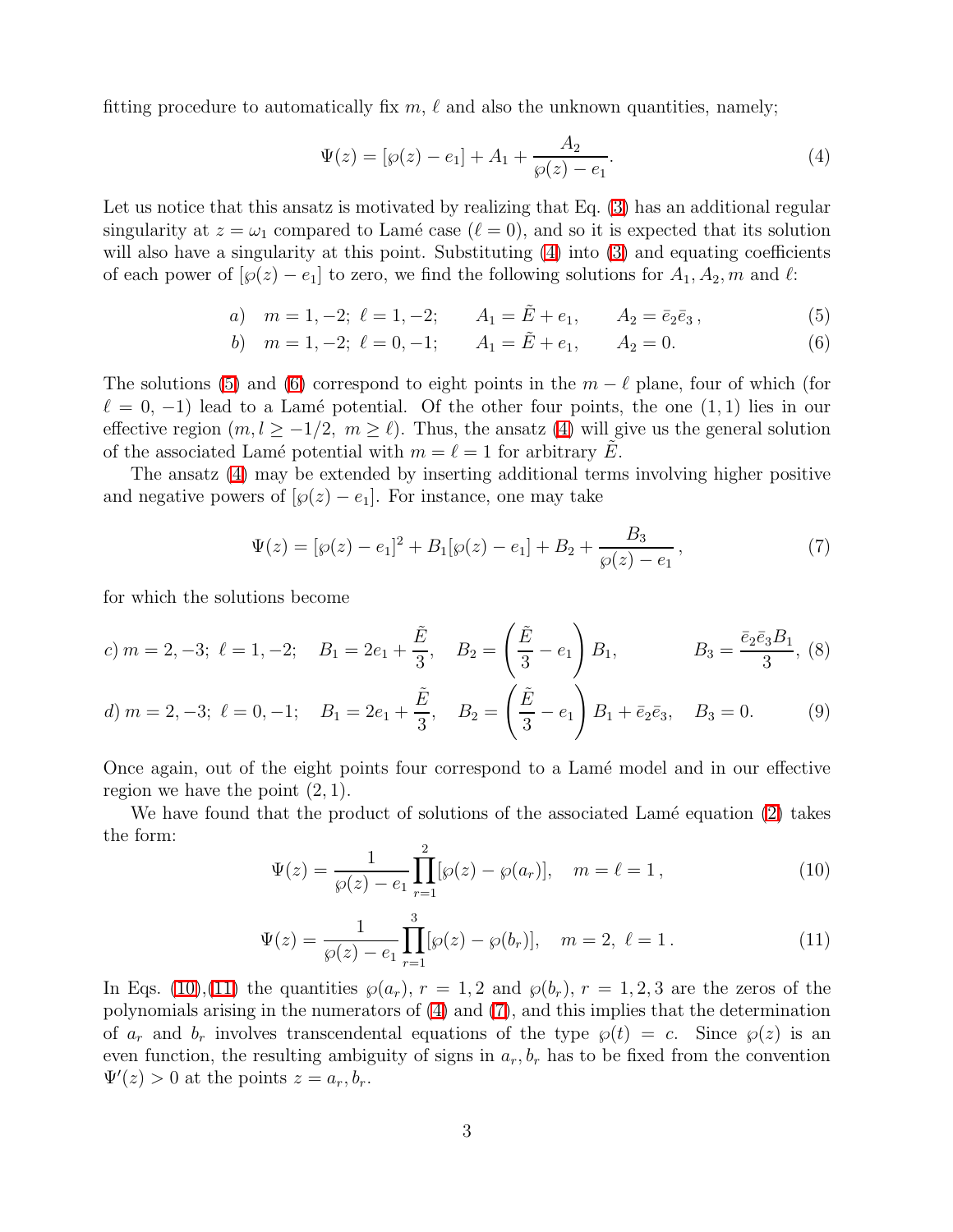Once we know the product of solutions, it is straightforward to obtain two linearly independent solutions for the associated  $\text{Lamé equation} (1)$  $\text{Lamé equation} (1)$  following the same procedure adopted for Lamé [14]. Up to some constant factors, our final results are as follows:

$$
1. V(x) = 2k^2 \sin^2 x + 2k^2 \frac{\text{cn}^2 x}{\text{dn}^2 x} \tag{12}
$$

$$
\psi_{1,2}(x) = \frac{\prod_{r=1}^{2} \sigma\left(\frac{x-iK'}{\sqrt{\overline{e}_3}} \pm a_r\right)}{\sigma\left(\frac{x-iK'}{\sqrt{\overline{e}_3}} + \omega_1\right) \sigma\left(\frac{x-iK'}{\sqrt{\overline{e}_3}}\right)} \exp\left[\mp \frac{x}{\sqrt{\overline{e}_3}} \sum_{r=0}^{2} \zeta(a_r)\right]. \tag{13}
$$

<span id="page-3-0"></span>
$$
2. V(x) = 6k^2 \sin^2 x + 2k^2 \frac{\text{cn}^2 x}{\text{dn}^2 x} \tag{14}
$$

$$
\psi_{1,2}(x) = \frac{\prod_{r=1}^{3} \sigma\left(\frac{x-iK'}{\sqrt{\bar{e}_3}} \pm b_r\right)}{\sigma\left(\frac{x-iK'}{\sqrt{\bar{e}_3}} + \omega_1\right) \sigma^2\left(\frac{x-iK'}{\sqrt{\bar{e}_3}}\right)} \exp\left[\mp \frac{x}{\sqrt{\bar{e}_3}} \sum_{r=0}^{3} \zeta(b_r)\right].
$$
\n(15)

<span id="page-3-1"></span>In above solutions we have taken  $a_0 = b_0 \equiv \pm \omega_1$ ,  $\sigma(x)$  and  $\zeta(x)$  are the quasi-periodic Weierstrass elliptic sigma and zeta functions, which are defined by  $\zeta'(x) = -\wp(x)$ ,  $[\ln \sigma(x)]'$  $\zeta(x)$ . It is not very difficult to check that both solutions [\(13\)](#page-3-0) become proportional to the three band edge eigenfunctions for the associated Lamé potentials with  $m = \ell = 1$  when E takes the three eigenvalues  $E_{0,1} = 2 + k^2 \mp 2k'$ ,  $E_2 = 4$ , which is consistent with the fact that this potential has one finite energy band and one finite gap [10, 12]. The realization that the associated Lamé potential for  $m = \ell = 1$  and modulus parameter  $k^2$  is exactly solvable was recently found by noticing [13] that it can be obtained from the Lamé one [take  $m = 1, \ell = 0$  and a transformed modulus parameter in Eq. [\(1\)](#page-1-0)] via a well-known Landen transformation [14]. In contrast, here we have proved that property by directly finding the general solution for arbitrary  $E \in \mathbb{R}$ . On the other hand, up to constant factors both solutions [\(15\)](#page-3-1) reduce to the five band edge eigenfunctions for the associated Lamé potentials with  $m = 2, \ell = 1$  when E takes the five eigenvalues  $E_0 = 4k^2, E_{1,4} = 5 +$  $k^2 \pm 2\sqrt{4-3k^2}$ ,  $E_{2,3} = 5 + 2k^2 \mp 2\sqrt{k^4 - 5k^2 + 4}$  [10,12]. This is again consistent with the spectral properties for this associated Lamé potential which has two finite energy bands and two finite gaps. To the best of our knowledge, the fact that the associated Lamé potentials for  $m = 2, \ell = 1$  are exactly solvable was previously unknown.

# 3 Supersymmetric partner potentials

In the modern approach to the first-order supersymmetric quantum mechanics (SUSY QM), in which a first order differential intertwining operator is used to implement the transformation, the seed Schrödinger solution  $u(x)$  can be either physical or non-physical but it has to be nodeless to avoid singularities in the new potential  $V(x) = V(x) - 2\ln u(x)$ <sup>"</sup> (see the collection of articles in [2]). This is achieved by taking the factorization energy  $\epsilon$  such that  $\epsilon \leq E_0$ , where  $E_0$  is the lowest band edge energy. In particular, if we chose  $u(x)$  as any of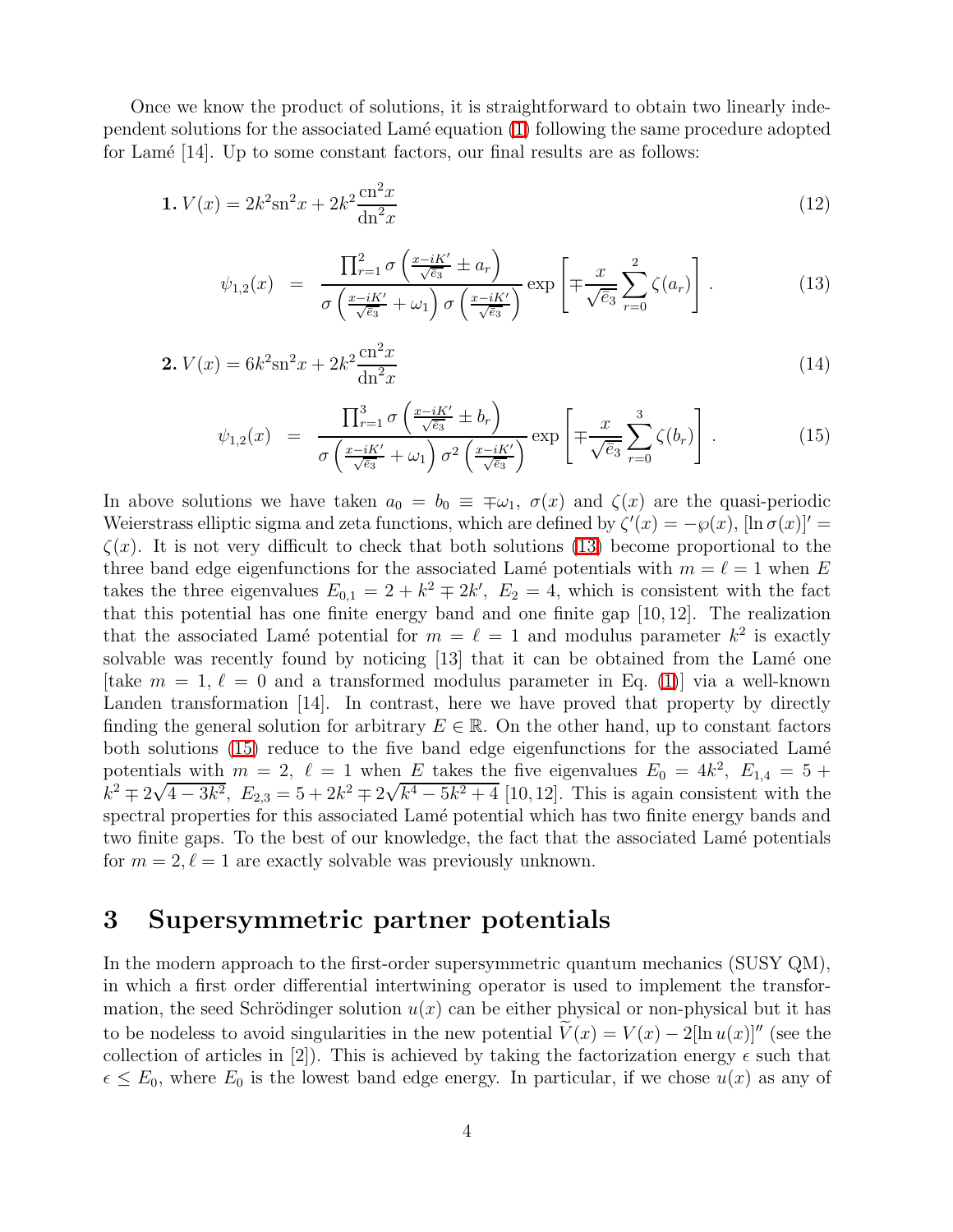the two Bloch functions  $\psi_{1,2}(x)$  derived in the previous section then  $\widetilde{V}(x)$  will be periodic, with the same band spectrum as  $V(x)$ . On the other hand, if we choose  $u(x)$  as a nodeless linear combination of the two Bloch functions  $\psi_{1,2}(x)$  associated to  $\epsilon$ , then  $V(x)$  will present a periodicity defect, and the spectrum of  $H$  will consist of the allowed energy bands of  $H$ plus an isolated bound state at  $\epsilon$ , for which the corresponding eigenfunction  $1/u(x)$  will be square-integrable [15–18].

Let us mention that for the second order SUSY QM, which involves differential intertwining operators of second order, the key function which has to be nodeless is the Wronskian of the two seed solutions  $u_1(x)$ ,  $u_2(x)$  associated to the factorization energies  $\epsilon_1$ ,  $\epsilon_2$  [8, 16–20]. In this frame it is possible to use solutions for which  $\epsilon_1$ ,  $\epsilon_2$  have unexpected positions, e.g., both can lie in a finite energy gap and produce however non-singular SUSY transformations. To be brief, in this letter we will not apply the second order SUSY transformations and we will restrict our discussion to the first order cases mentioned above (see however [21]).

By applying now the first order SUSY algorithm to the associated Lamé potentials with  $m = \ell = 1$  and  $m = 2, \ell = 1$ , using as seed solution any of the Bloch functions given by Eqs. [\(13\)](#page-3-0) and [\(15\)](#page-3-1) respectively, we arrive to the following new exactly solvable periodic potentials which are strictly isospectral to the corresponding associated Lamé potential:

$$
1. m = \ell = 1
$$
  
\n
$$
\widetilde{V}(x) = -4k^2 \operatorname{sn}^2 x + 2 \sum_{r=1}^2 \left[ \frac{\operatorname{sn} x \operatorname{cn} x \operatorname{dn} x \pm \beta (a_r \sqrt{\overline{e}_3})}{\operatorname{sn}^2 x + \alpha^2 (a_r \sqrt{\overline{e}_3})} \right]
$$
  
\n
$$
+ 2 \left\{ k^2 \left[ 2 + \sum_{r=1}^2 \alpha^2 (a_r \sqrt{\overline{e}_3}) \right] + 2 \right\}
$$
\n(16)

2. m = 2, ℓ = 1 Ve(x) = −4k 2 sn<sup>2</sup>x + 2X 3 r=1 snx cnx dnx ± β(b<sup>r</sup> √ e¯3) sn<sup>2</sup>x + α<sup>2</sup> (b<sup>r</sup> √ e¯3) +2 ( k 2 " 3 +X 3 r=1 α 2 (b<sup>r</sup> √ e¯3) # + 3) (17)

where  $\alpha^2(\tau) = -1/(k^2 \operatorname{sn}^2 \tau), \ \beta(\tau) = -\operatorname{cn} \tau \operatorname{dn} \tau/(k^2 \operatorname{sn}^3 \tau).$ 

On the other hand, if the seed solution is a linear combination of the two positive definite Bloch functions,  $u(x) = \psi_1(x) + \lambda \psi_2(x)$ , then for  $\lambda < 0$ ,  $u(x)$  will have always a node, inducing then a singular SUSY transformation. For  $\lambda = 0$  and  $\lambda = \infty$  we will recover once again the previously discussed case when  $u(x)$  is one of the Bloch functions. Finally, it is interesting to observe that for  $\lambda > 0$ ,  $u(x)$  will be nodeless, and the new potential will not be strictly periodic (it will have a periodicity defect). The spectrum for the SUSY generated potential  $V(x)$  will consist of the allowed energy bands of the initial potential plus an isolated level embedded in the infinite region below the 'ground state energy' of the initial potential. Unfortunately, here the explicit expressions for  $V(x)$  are not compact. Thus, we decided to illustrate this case graphically, and an example of the SUSY partner potential with one periodicity defect of the associated periodic Lamé potential for  $m = \ell = 1$  is given in Fig. 1 while for  $m = 2$ ,  $\ell = 1$  the corresponding SUSY partner potentials are shown in Fig. 2.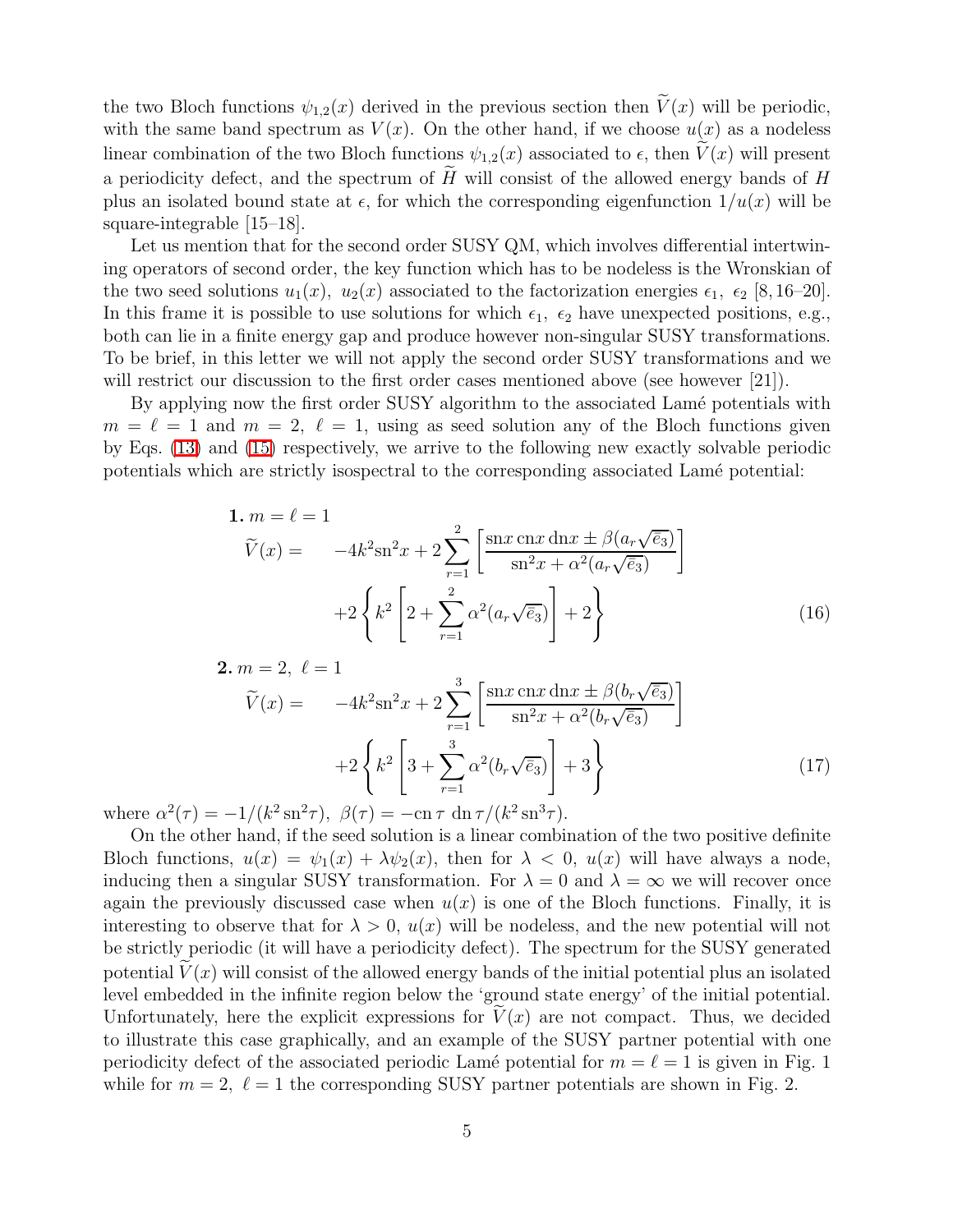

Figure 1: Potential  $\widetilde{V}(x)$  with a periodicity defect (black curve) generated from the associated Lamé potential with  $m = \ell = 1$  (gray curve),  $k^2 = 0.99$ , and  $u(x) = \psi_1(x) + 3\psi_2(x)/2$  with  $\epsilon = 2.4$ , which leads to  $a_1 = -1.089$ ,  $a_2 = 2.607$ . The new Hamiltonian H has an extra bound state at  $\epsilon$ .

# 4 Conclusions

Through an appropriate ansatz, we have solved the stationary Schrödinger equation for the associated Lam´e potentials with an arbitrary energy corresponding to the parameter pairs  $(1, 1)$  and  $(2, 1)$ . This suggests that the associated Lamé equation with any integer values of the potential parameters is exactly solvable. This assertion can be proved case by case by appropriately modifying the ansatz, given by Eqs. [\(4\)](#page-2-0),[\(7\)](#page-2-4) and using a fitting procedure to find the corresponding analytic solution. For instance, one may fit the solution  $\Psi(z) = \sum_{r=-2}^{3} C_r[\wp(z) - e_1]^r$  to [\(3\)](#page-1-2), which will effectively correspond to the point (3,2) in the  $m - \ell$  plane, and so on. However, one of the aims of this paper was to show that this can be done through the simplest non-trivial available examples. On the other hand, the first order supersymmetry transformations were used to generate new exactly solvable potentials which can be either periodic or with a periodicity defect, depending on how we choose the seed Schrödinger solutions. This kind of SUSY transformations, together with the second order ones, represent the most simple theoretical tools for designing potentials with prescribed spectra, a subject which every day seems closer to physical reality.

## Acknowledgements

The authors acknowledge the support of Conacyt, project No. 40888-F. One of us (AG) acknowledges the warm hospitality at Departamento de Física, Cinvestav, and also thanks City College authorities for a study leave.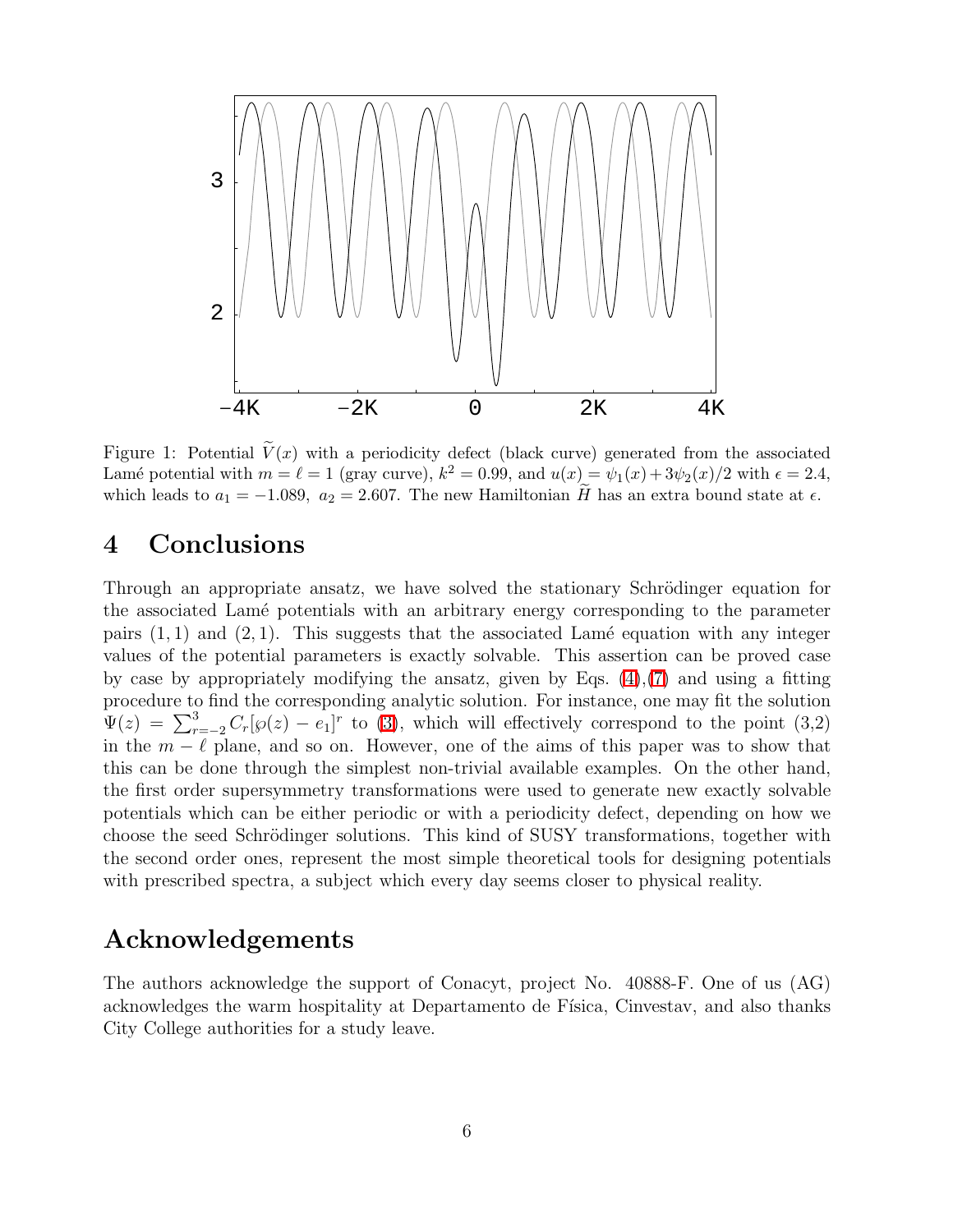

Figure 2: Potential with a periodicity defect (black curve) produced from the associated Lamé potential with  $m = 2$ ,  $\ell = 1$  (gray curve),  $k^2 = 0.95$ , and  $u(x) = \psi_1(x) + \psi_2(x)$  with  $\epsilon = 3.5$ , which gives  $b_1 = -2.392$ ,  $b_2 = 1.26 + 0.614i$ ,  $b_3 = b_2^*$ . The new Hamiltonian H has an extra bound state at  $\epsilon$ .

# References

- [1] B.K. Bagchi, Supersymmetry in Quantum and Classical Mechanics, Chapman and Hall, Boca Raton, Florida (2000).
- [2] I. Aref'eva, D.J. Fernández, V. Hussin, J. Negro, L.M. Nieto, B.F. Samsonov, Special issue dedicated to the subject of the International Conference on Progress in supersymmetric quantum mechanics, J. Phys. A 37, Number 43 (2004).
- [3] B. Mielnik, O. Rosas-Ortiz, J. Phys. A 37 (2004) 10007.
- [4] J. Negro, L.M. Nieto, O. Rosas-Ortiz, J. Phys. A 37 (2004) 10079.
- [5] A.A. Andrianov, F. Cannata, J. Phys. A 37 (2004) 10297.
- [6] M.V. Ioffe, J. Phys. A 37 (2004) 10363.
- [7] C.V. Sukumar, AIP Conference Proceedings 744 (2005) 166.
- [8] D.J. Fernández, N. Fernández-García, AIP Conference Proceedings **744** (2005) 236 [\(quant-ph/0502098\)](http://arxiv.org/abs/quant-ph/0502098).
- [9] A. Khare, U. Sukhatme, J. Math. Phys. 40 (1999) 5473.
- [10] A. Ganguly, Mod. Phys. Lett. A 15 (2000) 1923 [\(math-ph/0204026\)](http://arxiv.org/abs/math-ph/0204026).
- [11] A. Khare, U. Sukhatme, J. Math. Phys. 42 (2001) 5652.